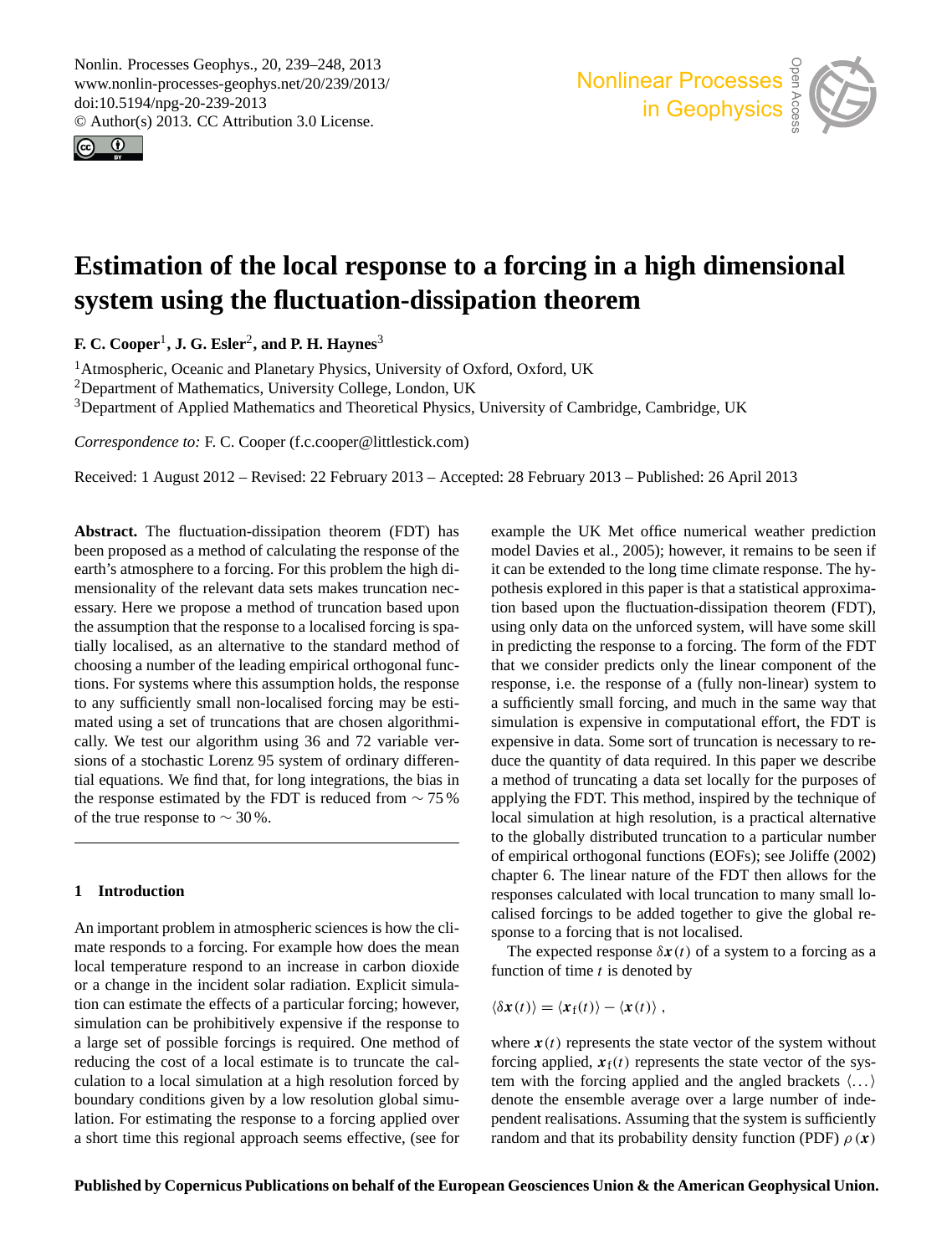is differentiable, the linear component of  $\langle \delta x(t) \rangle$  is given by

$$
\langle \delta \mathbf{x}(t) \rangle = -\int_{0}^{t} \left\langle \mathbf{x}(\tau) \left[ \frac{\nabla_{\mathbf{x}} \rho(\mathbf{x}(0))}{\rho(\mathbf{x}(0))} \right]^{T} \right\rangle \delta \mathbf{f}(t-\tau) d\tau, \quad (1)
$$

where  $\delta f(t)$  represents a forcing vector at time t and T denotes the vector transpose; see for example [Marconi et al.](#page-9-2) [\(2008\)](#page-9-2) for a recent review. Throughout this paper we make the assumption that the mean of  $x$  has been subtracted and therefore  $\langle x(t) \rangle = 0$ .

For practical evaluation of [\(1\)](#page-1-0) knowledge of  $\rho(x)$  is required. If it is assumed that  $\rho(x)$  is well approximated by a Gaussian, [\(1\)](#page-1-0) reduces to the Gaussian FDT (sometimes called the quasi-Gaussian FDT)

<span id="page-1-1"></span>
$$
\langle \delta \mathbf{x}(t) \rangle \approx \int_{0}^{t} \mathbf{C}(\tau) \mathbf{C}(0)^{-1} \delta \mathbf{f}(t-\tau) d\tau, \qquad (2)
$$

where  $C(\tau)$  is the lag  $\tau$  covariance matrix. [Gritsun and](#page-9-3) [Branstator](#page-9-3) [\(2007\)](#page-9-3) amongst others have applied [\(2\)](#page-1-1) to atmospheric general circulation model simulations with promising results. The Gaussian FDT requires the inversion of a covariance matrix which can be difficult when considering a large state vector  $x$ . In order to evaluate [\(2\)](#page-1-1) Gritsun and Branstator reduced the size of their state vector by first selecting particular variables and truncating their system from 18 352 components to 1800 EOFs. [Majda et al.](#page-9-4) [\(2010\)](#page-9-4) suggests some strategies for truncation in EOF space, however, a general quantitative theory for such truncation, e.g. predicting any biases introduced, has not yet been developed.

In the context of global climate modelling aspects of the dynamical system, such as separation of timescales associated with hydrostatic and geostrophic balance, can be exploited to facilitate truncation. For example, [Ring and Plumb](#page-9-5) [\(2008\)](#page-9-5) use the solution of an "Eliassen problem" based on geostrophic balance to truncate an idealised general circulation model by expressing all variables in terms of the zonal wind. Their truncation is then used, for example, to convert a particular forcing of global temperature into an equivalent forcing of the zonal wind, that can then be used in a truncated version of [\(1\)](#page-1-0).

One problem with [\(2\)](#page-1-1) is that the assumption of Gaussianity where it is not appropriate may cause unacceptably large errors in a response prediction [\(Cooper and Haynes,](#page-8-0) [2013\)](#page-8-0). An alternative approach, appropriate for short time responses, is to use an ensemble adjoint technique [\(Eyink et al.,](#page-9-6) [2004\)](#page-9-6). Equation [\(1\)](#page-1-0) is recast into a different form that depends upon a tangent linear model. This technique overcomes the problem of an unknown PDF, but is valid only up to a maximum lag  $\tau$ , and requires the availability of the tangent linear model (and hence cannot be used with data derived from measurements). [Abramov and Majda](#page-8-1) [\(2007\)](#page-8-1) introduce a "blended response algorithm" that extends the [Eyink et al.](#page-9-6) [\(2004\)](#page-9-6) approach to longer lags by assuming that [\(2\)](#page-1-1) is accurate for <span id="page-1-0"></span>sufficiently large  $\tau$ . An alternative suggested by [Cooper and](#page-8-2) [Haynes](#page-8-2) [\(2011\)](#page-8-2) is to use the methods of non-parametric statistics to approximate  $\rho(x)$ . Unfortunately, the non-parametric FDT they suggest is susceptible to problems due to a high dimensional state vector and some form of truncation appears helpful.

To explore possible truncation strategies a simple toy model is an appropriate first step. We consider as our test bed a stochastic version of the Lorenz 95 system [\(Lorenz,](#page-9-7) [1995\)](#page-9-7) whose state vector  $\mathbf{x} = (x_1, x_2, x_3, \dots, x_d)$  contains  $d > 3$  variables and is governed by

<span id="page-1-2"></span>
$$
\frac{dx_j}{dt} = x_{j-1} (x_{j+1} - x_{j-2}) - x_j + f + \delta f_j + a\xi, \tag{3}
$$

where  $f$  is a constant equal to 8 in this paper. This choice of f makes the system chaotic.  $j = 1, 2, 3, \dots, d$ ,  $\delta f_j$  represents an additional small forcing, ξ represents a Gaussian white noise term with unit variance with a a constant controlling its amplitude. The state vector is periodic, so that in [\(3\)](#page-1-2)  $x_0 = x_d$ ,  $x_{-1} = x_{d-1}$  and  $x_{d+1} = x_1$ . The precise details of our integrations are detailed in Appendix A. (The Lorenz 95 system is sometimes referred to as the Lorenz 96 system in the literature due to a confusion regarding the dates of first publication.) This particular system is appropriate to this investigation because the dimensionality of its phase space is easy to vary and can be made large enough to allow exploration of the effectiveness of truncation, it is symmetric in the sense that each point has the same relation to its neighbours, and its solution with an appropriate choice of  $f$ , is chaotic. In addition, the system is local in the sense that each element of the state vector only directly effects its close neighbours. More distant elements of the state vector are only affected indirectly allowing for the possibility of correlation decaying with distance as in many physical systems. [Lucarini and](#page-9-8) [Sarno](#page-9-8) [\(2011\)](#page-9-8) demonstrate that the Lorenz 95 system possesses many of the properties required for investigation using some form of linear response theory and [Abramov and Ma](#page-8-1)[jda](#page-8-1) [\(2007\)](#page-8-1) tested the various forms of their blended response algorithm (that requires a tangent linear model) to predict the response of the Lorenz 95 system. They reported predictions with similar accuracy to those of this paper. We must bear in mind that the Lorenz 95 system may have a very different underlying nature to that of the true climate system, so the results reported here may or may not be applicable to that case.

The response after a long time has elapsed of each element of x to a continuous unit forcing applied to a single point  $x_k$ of the Lorenz 95 system [\(3\)](#page-1-2) is plotted in Fig. [1.](#page-2-0) The response is estimated from two long integrations of [\(3\)](#page-1-2), with  $\delta f_k = 0$ and 1, respectively. An initial period, longer than any correlation times, is discarded and the experiment is repeated ten times for robustness; see Appendix A for details. The final element of  $x$  in each plot is linked by [\(3\)](#page-1-2) to the first. The response to the left of the applied force is relatively small and almost completely restricted to two points. The response to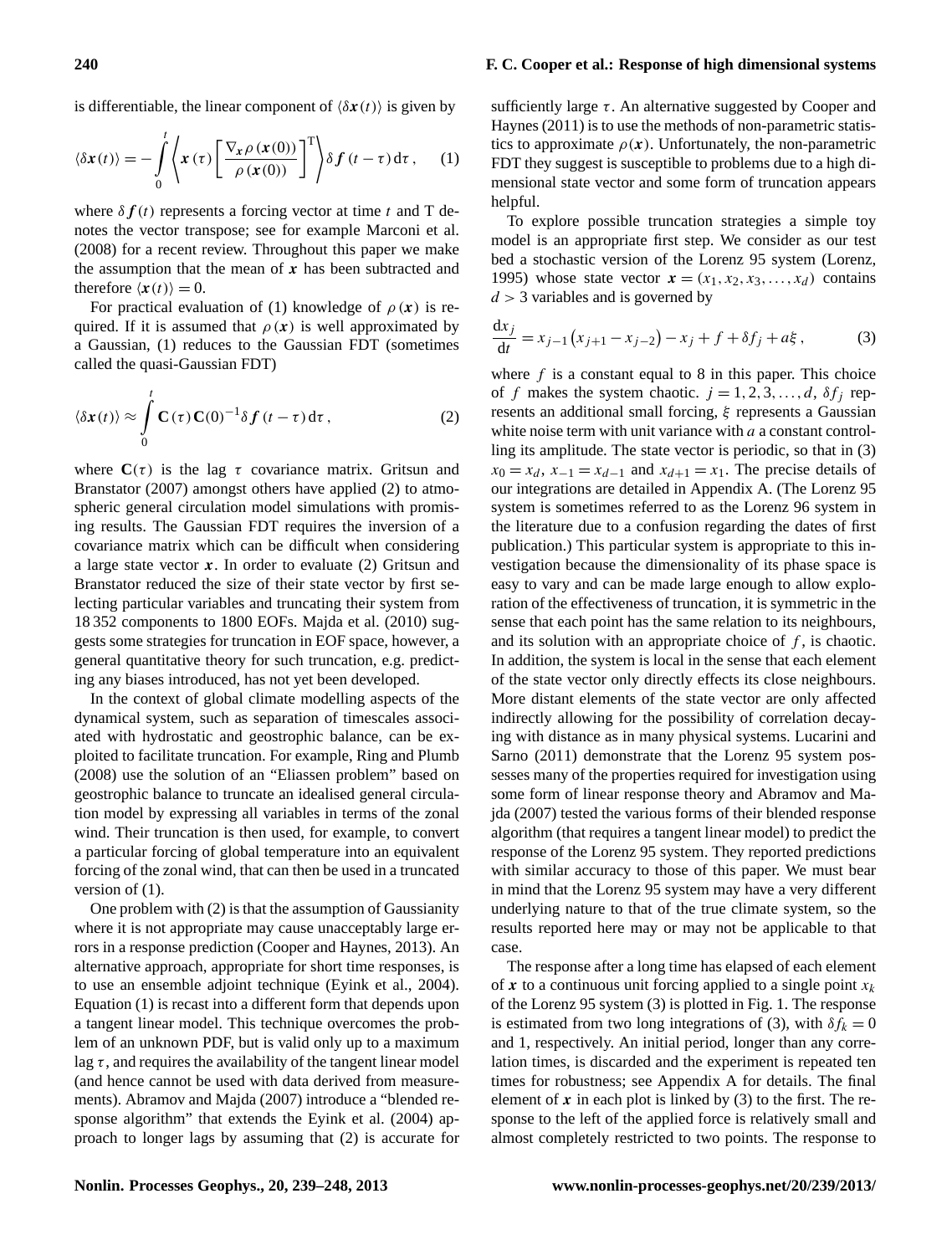the right is larger in places with the amplitude reducing in a non-monotonic manner with distance. The overall impression is that the response is somewhat local to the forcing and does not strongly depend upon the dimensionality of  $x$ . In effect, the extra points in the  $d = 72$  system do not make a significant contribution to the response and we should be able to simply ignore them when making a response estimate. The experiment repeated for  $d = 18$  and  $d = 144$  does not alter this conclusion. Figure [1](#page-2-0) suggests that the response will only be well captured if the system is truncated locally rather than in a non-local Fourier or EOF space. For the purpose of applying [\(1\)](#page-1-0), we are interested in the linear component of the response. For a forcing sufficiently small to be in the linear regime, the response to forcing more than one element of  $x$ may be estimated as the sum of the responses due to forcing the single elements separately. In the case of the Lorenz 95 system, all grid points are equivalent and we can calculate the response to any linear forcing by considering the response of a single grid point. In other words, the linear response to any combination of  $\delta f_i$  may be estimated using Fig. [1.](#page-2-0) Therefore, we restrict ourselves to forcing  $\delta f$  only in the direction of  $x_k$ , so that  $\delta f_k = 1$  and  $\delta f_j = 0$  for  $j \neq k$ .

To investigate possible truncations, we first split the state vector into three components

$$
x=\left(\begin{matrix} x_k \\ x_{d} \\ x_i \end{matrix}\right),
$$

where  $x_k$  is the element to which a forcing is applied,  $x_d$  is a vector of the components of  $x$  that are closely related to  $x_k$ , and  $x_i$  is a vector of the components of x that are in some sense approximately independent of  $x_k$  during an integration. We now introduce a localised response approximation (LRA) that the PDF  $\rho_{k|d,i}$  of  $x_k$  given a particular value of all of the other state vector elements is equal to the PDF  $\rho_{k|d}$  of  $x_k$ given only the values of  $x_d$ ,

<span id="page-2-1"></span>
$$
\rho_{k|(\mathbf{d},\mathbf{i})}\left(x_k|\left(\mathbf{x}_{\mathbf{d}},\mathbf{x}_{\mathbf{i}}\right)\right)\approx\rho_{k|\mathbf{d}}\left(x_k|\mathbf{x}_{\mathbf{d}}\right).
$$
\n(4)

This assumption is justified by the fact that changes to  $\rho_{k|(\mathbf{d},i)}$  are negligible given sufficiently small variations in  $\mathbf{x}_i$ , i.e. typical random or chaotic variations in  $x_i$  are not large enough to influence the value of  $x_k$ . The utility of the LRA therefore depends upon the relative dimension of  $x_d$  and  $x_i$ . We use the LRA of [\(4\)](#page-2-1) and the fact that

$$
\rho_{k|(d,i)}(x_k|(x_d, x_i)) = \frac{\rho(x)}{\int \rho(x) dx_k}
$$
\n(5)

and

$$
\rho_{k|d}(x_k|\mathbf{x}_d) = \frac{\int \rho(\mathbf{x}) d\mathbf{x}_i}{\int \int \rho(\mathbf{x}) d\mathbf{x}_i d x_k}
$$
(6)

<span id="page-2-2"></span>to write

$$
\rho(\mathbf{x}) = \frac{\rho_{k,d}(x_k, \mathbf{x}_d) \rho_{d,i}(\mathbf{x}_d, \mathbf{x}_i)}{\rho_d(\mathbf{x}_d)},
$$
\n(7)



<span id="page-2-0"></span>Fig. 1. The response  $\langle \delta x \rangle$  of the Lorenz 95 system to a forcing of  $\delta f_{18} = 1.0$  with the location of  $\delta f_{18}$  indicated by the vertical dashed line. To compare with typical fluctuations during an integration, the standard deviation of a single element of x for  $\delta f = 0$ is estimated as  $\sim$  3.6 for  $a = 0$ . The number of elements in the state vector for **(a)** and **(c)** is  $d = 36$  and for **(b)** and **(d)** is  $d = 72$ . Plots (a) and (b) correspond to the deterministic system with  $a = 0$  and **(c)** and **(d)** correspond to the same system with additional stochastic noise,  $a = 2$ . The integrations are sufficiently long to obtain an accurate response, (2 standard deviations divided by the square root of the number of integrations is smaller than graphical accuracy), which is the same as that reported by [Abramov and Majda](#page-8-1) [\(2007\)](#page-8-1); see their Fig. 2. The difference between the first 36 points of **(a)** and **(b)** or **(c)** and **(d)** is not significantly different from zero with this set of integrations. Note that the response to linearly forcing multiple grid points simultaneously is simply the sum of the responses to the decomposed single grid point forcings.

where

$$
\rho_{d,i}(\mathbf{x}_d, \mathbf{x}_i) = \int \rho(\mathbf{x}) d x_k,
$$
  

$$
\rho_{k,d} (x_k, \mathbf{x}_d) = \int \rho(\mathbf{x}) d \mathbf{x}_i
$$

**www.nonlin-processes-geophys.net/20/239/2013/ Nonlin. Processes Geophys., 20, 239[–248,](#page-0-0) 2013**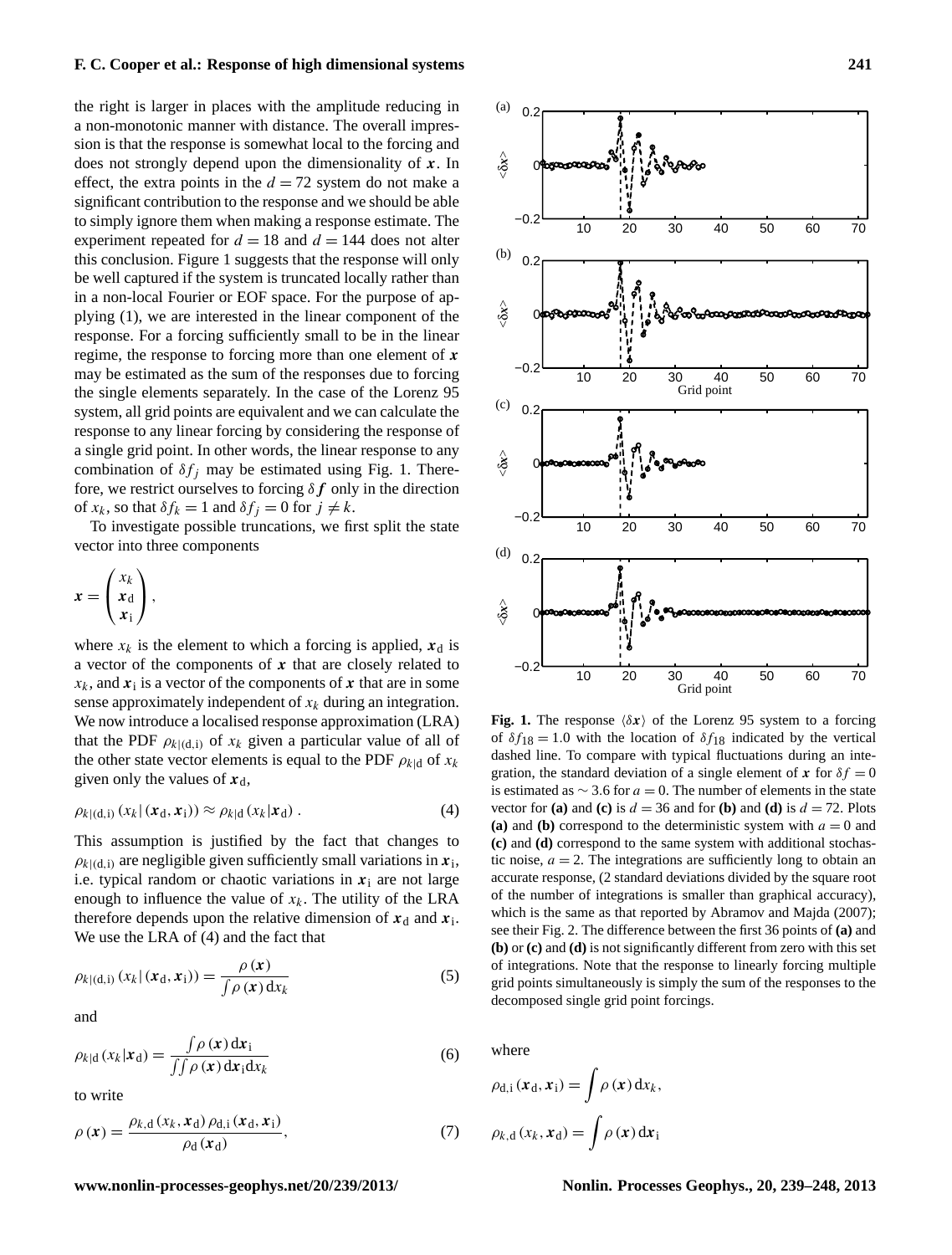and

$$
\rho_{\rm d}(\mathbf{x}_{\rm d}) = \iint \rho(\mathbf{x}) \, \mathrm{d}\mathbf{x}_{\rm i} \mathrm{d}x_k \, .
$$

Substituting [\(7\)](#page-2-2) into [\(1\)](#page-1-0) and restricting forcing to the direction of  $x_k$ , we obtain

<span id="page-3-0"></span>
$$
\langle \delta \mathbf{x}(t) \rangle \approx -\int_{0}^{t} \langle \mathbf{x}(\tau) \frac{\partial \rho_{k,d}(x_k(0), \mathbf{x}_d(0))}{\partial x_k} \frac{1}{\rho_{k,d}(x_k(0), \mathbf{x}_d(0))} \rangle \delta f_k(t-\tau) d\tau.
$$
 (8)

<span id="page-3-2"></span>Note that the response in the direction of  $x_i$  due to  $\delta f_k$  is zero:

$$
\langle \delta x_i(t) \rangle \approx 0. \tag{9}
$$

The PDF  $\rho_{k,d}$  in [\(8\)](#page-3-0) is a function only of  $x_k$  and  $x_d$ . Dependence upon  $x_i$  has been eliminated. If we now assume Gaussianity, we can obtain [\(2\)](#page-1-1) for the system that involves smaller covariance matrices obtained using only  $x_k$  and  $x_d$ . Now suppose we are interested in the response to a forcing  $\delta f$  that is not restricted to  $\delta f_k$ , we may use the fact that we are in the linear regime to compute the linear response to forcing a single element  $\delta f_i$  for each j and sum the results.

#### **2 A truncation algorithm**

An algorithm that finds the appropriate truncation of phase space according to [\(8\)](#page-3-0) may now be developed. We define

$$
\mathbf{x}_{\mathrm{r}} = \left(\frac{x_k}{x_{\mathrm{d}}}\right).
$$

Now we do not know in advance which elements of  $x$  to include in  $x_d$  and therefore truncate iteratively towards numerical convergence of our estimate of the response  $\langle \delta x(t) \rangle$ . Our starting point will be the maximum truncation possible, i.e. setting  $x_r$  to have only the element to which the forcing is applied,  $\mathbf{x}_r(t) = (x_k(t))$ . We then obtain an estimate for  $\langle \delta x(t) \rangle$  using a non-parametric FDT algorithm [\(A1\)](#page-8-3) which we denote by  $\delta x_r(t)$ ; see Appendix A for details. Next we try a truncation that in addition includes another grid point and see if the estimated response of grid point  $k$  changes. If it does change, then using two grid points gives us a more accurate estimate of  $\rho(x)$  present in [\(1\)](#page-1-0) and approximated in [\(8\)](#page-3-0), see Fig. [2.](#page-3-1) On the other hand if it does not change then perhaps point k and the tested point are independent. We repeat this process, checking point  $k$  with all other grid points and pick the grid point that contributed the largest change in  $\delta x_{r}(t)$  to include in our truncated state vector  $x_{r}$ . For example, if grid point  $k + 3$  caused the estimated response to change the most, then for the next round of testing we choose





<span id="page-3-1"></span>**Fig. 2.** The contours of a two dimensional marginal PDF  $\rho_2(x_1, x_2)$ (a). Integrating  $\rho_2(x_1, x_2)$  in the x<sub>2</sub> direction gives the one dimensional marginal PDF  $\rho_1(x_1)$  (b). In this case the plots illustrate that the quantities  $\partial \rho_2 / \partial x_1$  and  $\partial \rho_1 / \partial x_1$ , which may be used in [\(8\)](#page-3-0) are different.

The entire process is then repeated to find the next points to add to  $x_r$ , this time looking at the largest change in the response at points k and  $k+3$ , (estimated using the normalised root mean squared difference, RMS)

RMS distance = 
$$
\sqrt{\frac{\sum_{j=1}^{d'} (\widehat{\delta x}_{r,j}(t) - \widehat{\delta y}_{r,j}(t))^2}{\sum_{j=1}^{d'} (\widehat{\delta y}_{r,j}(t))^2}},
$$

where  $\delta y_{r,i}(t)$  is the response estimated from the previous round of tests and  $d'$  indicates the current dimensionality of  $x_r$ . We continue to successively add more and more grid points to  $x_r$  until the estimated response no longer changes. At this point we assume that we have a good approximation of the optimal truncation so that [\(8\)](#page-3-0) is a good approximation of [\(1\)](#page-1-0).

One problem with our truncation algorithm is that we are comparing a response estimated using  $d'$  grid points with a response estimated using  $d' + 1$  grid points. Our estimate  $\delta x_r(t)$  is biased by an amount depending somehow upon the dimensionality of phase space; see Eq. (21) of [Cooper and](#page-8-2) [Haynes](#page-8-2) [\(2011\)](#page-8-2). We must account for this or otherwise any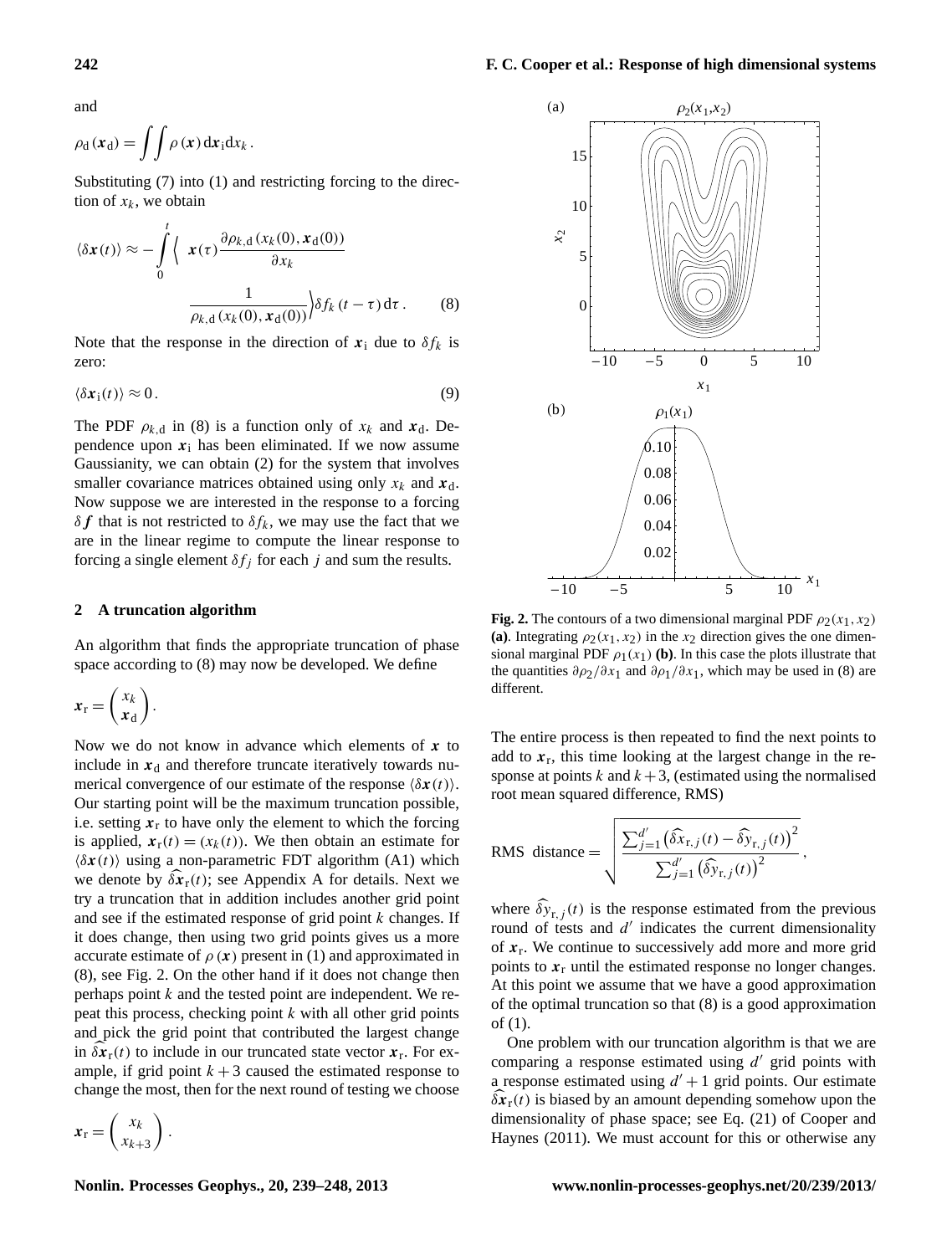change in the estimated response may be due to bias rather than a genuine interaction of variables. We do so by adding a variable of Gaussian distributed random numbers (with approximately the same variance as that of  $x_k$ ) to the truncated state vector  $x_d$ . So in the example above we would at some point compare the response given the vectors

$$
\begin{pmatrix} x_k(t) \\ x_G(t) \end{pmatrix} \quad \text{and} \quad \begin{pmatrix} x_k(t) \\ x_{k+3}(t) \end{pmatrix},
$$

where  $x_G$  represents the Gaussian random numbers.

#### **2.1 Further truncation**

It is necessary to estimate a subset of the domain to use as a starting point for the above calculation. This is because it is computationally expensive to apply the FDT to every single grid point, several times, when the number of grid points is large. One choice of region in an atmospheric context could be the set  $D$  of all points where the integral of absolute positive lagged correlations is greater than some threshold  $c<sub>abs,min</sub>$ , i.e. the set

<span id="page-4-1"></span>
$$
\mathcal{D} = \{ \mathbf{x} : c_{\text{abs},j}(\mathbf{x}) > c_{\text{abs},\text{min}} \},
$$
  
for all  $j = 1, 2, 3, ..., d$ , where

$$
\mathbf{c}_{\text{abs}}\left(\mathbf{x}\right) = \int_{0}^{\infty} |\langle \mathbf{x}(\tau) x_k(0) \rangle| d\tau. \tag{10}
$$

Then the elements of  $c_{\text{abs}}$  that are greater than  $c_{\text{abs,min}}$  would be the only points considered when looking for an appropriate truncation. The zero in the lower limit indicates that we are looking for the response to a forcing, rather than all variables that have some relation to  $x_k$ . For the Lorenz 95 system, **c**abs is plotted in Fig. [3](#page-4-0) which shows that the (normalised) absolute value of the response lies under the (normalised) values of **c**abs. Note that in any suitably random system, elements of **c**abs cannot be zero because we take the absolute value of the correlation estimate which, in turn, is subject to statistical uncertainty. Therefore, if we are able to estimate the contribution of this uncertainty, for example from two independent integrations, we can pick an appropriate value for our threshold  $c_{\text{abs,min}}$ . For the Lorenz 95 integrations considered here the normalised value of  $c<sub>abs,min</sub> \sim 0.12$  and from Fig. [3](#page-4-0) we would be able to eliminate about one third of the points from the 72-element system and none of the points from the 36-element system.

Equation [\(10\)](#page-4-1) specifies a rather conservative estimate of the region to consider and as such may not solve the problem given limited computational resources. For this investigation, rather than **c**abs, a more useful truncation region is based upon  $c_0$  which is given by

<span id="page-4-2"></span>
$$
\mathbf{c}_0 = \left| \int_0^\infty \langle \mathbf{x}(\tau) x_k(0) \rangle \, d\tau \right| \tag{11}
$$



<span id="page-4-0"></span>**Fig. 3.** Evaluation of [\(10\)](#page-4-1), plots **(a)** and **(b)**, and [\(11\)](#page-4-2), plots **(c)** and (d), for the deterministic  $(a = 0)$  Lorenz 95 system is indicated by the black lines. The grey lines indicate the absolute value of the response,  $|\langle \delta x \rangle|$ . The number of elements in the state vector for **(a)** and **(c)** is  $d = 36$  and for **(b)** and **(d)** is  $d = 72$ . The vertical scale has been normalised so that  $c_{\text{abs},k} = c_{0,k} = |\delta x_k| = 1$  where  $k = 18$ . The location of the forcing  $\delta f_{18}$  is indicated by the vertical dashed line and statistical error, 2 standard deviations divided by the square root of the number of integrations, is smaller than graphical accuracy.

with a threshold  $c_{0,\text{min}}$  estimated in the same way. This is in fact the absolute value of row k of the matrix  $\int_0^\infty \mathbf{C}(\tau) d\tau$ that appears in the expression for the Gaussian FDT [\(2\)](#page-1-1). It is related to the spectral density via Parseval's theorem. The motivation for not simply using [\(2\)](#page-1-1) to estimate our truncation region is that given a large state vector and limited data, which is typical in a climate context, it can be difficult or even impossible to accurately estimate  $C(0)^{-1}$ . In any case where [\(11\)](#page-4-2) is zero, [\(2\)](#page-1-1) gives zero response anyway. Figure [3](#page-4-0) shows that in our case the region estimated by [\(11\)](#page-4-2) is a much tighter fit to the response region and the number of points to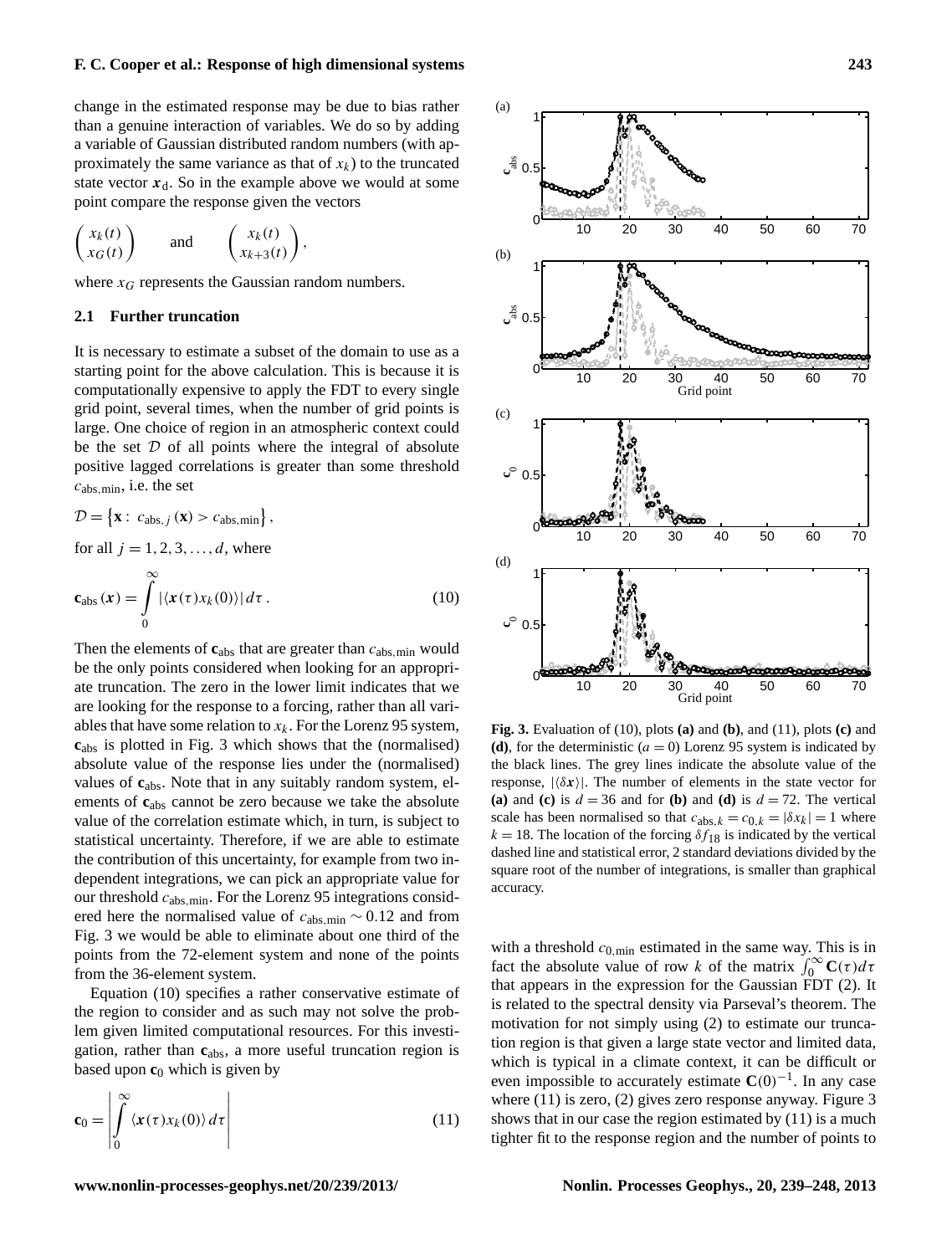consider is reduced considerably. However, to find an appropriate threshold value  $c_{0,\text{min}}$ , accurate evaluation of [\(11\)](#page-4-2) is necessary. This may not always be possible and is not such a problem for [\(10\)](#page-4-1). Another problem with [\(11\)](#page-4-2) is that it is only a good approximation for systems with close to Gaussian statistics. If a system is extremely non-Gaussian, [\(11\)](#page-4-2) may be a poor approximation and we must resort to using [\(10\)](#page-4-1) instead.

#### **2.2 Application of the algorithm**

By invoking the LRA [\(4\)](#page-2-1), we now have an algorithm that we can actually apply to high dimensional data sets provided the response to a localised forcing is sufficiently local. Using Fig. [3c](#page-4-0) and d, we consider only the region between points  $k-$ 7 to  $k + 16$  inclusive and apply the FDT for each truncation. The RMS difference between the true response at all grid points, (found by integrating [\(3\)](#page-1-2)), and the response predicted by our estimation of [\(8\)](#page-3-0) and [\(9\)](#page-3-2) is plotted as a function of the number of elements included in  $x_r$  in Fig. [4](#page-6-0) (black circles).

Figure [4](#page-6-0) demonstrates that for the Lorenz 95 system, predictions of the response using our estimator of [\(8\)](#page-3-0) have some skill. This figure illustrates that for a truncation to 10 grid points of the 36-element system, with the noise term  $a = 0$ , the RMS error squared (i.e. the mean squared difference), is made up by variance due to a finite run length  $\sim$  5 %, missing responses due to truncation ∼ 29 % and bias in the FDT algorithm  $\sim$  66 %. For the 36- and 72-element systems, the results have similarities which indicates that for the Lorenz 95 system we may be close to the point where the predictive skill of our algorithm is independent of the dimensionality of the full state vector  $x$ . Similar results (not shown here) were obtained with an 18-element system.

An interesting point to make about Fig. [4](#page-6-0) is that there appears to be an optimal truncation at around  $d' = 9$ . Unfortunately, we did not predict the precise location of this optimum in advance. Initially the skill increases nonmonotonically as more grid points are added before reaching the optimum truncation. The RMS error then increases slowly up to its value when all grid points are included (without any truncation). We can hypothesise as to the reasons behind this behaviour. Firstly, we have no reason to believe that high skill at predicting the response of the first point on its own would translate to other dynamical systems in some general case. Secondly, the reduction in RMS error with more than four grid points could be due to the FDT calculation including a better approximation of the underlying PDF in the manner described in Fig. [2.](#page-3-1) Thirdly, the increase in RMS error beyond the optimal truncation is at least partly due to the bias present in our estimator of [\(8\)](#page-3-0). An intuitive explanation of the cause of this bias could be simply that complex shapes present in a PDF become harder and harder to approximate accurately as their dimensionality increases. In our case we are approximating the underlying PDF by a convolution of the data (from integrations) with a kernel function; see Ap-

# **244 F. C. Cooper et al.: Response of high dimensional systems**

pendix A. As the dimensionality  $d'$  of phase space increases, the integral over all  $x_r$  of the kernel function must remain constant. Fixing an acceptable level of variance in the predictions of the FDT and increasing the dimensionality has the effect of requiring a broader kernel to approximate the PDF with. Eventually, the kernel is so broad that one may as well approximate the convolution of the data and the kernel with a single Gaussian blob with non-isotropic covariance. If this is true for our system then the response predicted by the Gaussian form of the FDT [\(2\)](#page-1-1) and Eq. [\(1\)](#page-1-0) using our estimator, should be approximately the same; see Fig. [5.](#page-7-0)

The fact that our estimator approximates a smoothing convolution of the PDF leads us to suspect that it has skill when applied to stochastic systems where the white noise term leads to a genuinely smooth underlying PDF. Although it may appear slight, the FDT [\(A1\)](#page-8-3) has more skill for the stochastic case where  $a = 2$  than the deterministic case where  $a = 0$ ; see Fig. [4.](#page-6-0) Given sufficient smoothing (by increasing the value of  $a$ ), we eventually get to the situation where the non-Gaussian aspects of the underlying PDF are small corrections to a  $d'$  dimensional Gaussian. In this case the Gaussian approximation [\(2\)](#page-1-1) is a good one.

#### **3 Conclusions**

If we wish to apply the fluctuation-dissipation theorem (FDT) to predict the response to forcing in general circulation models, reanalysis data sets, and measurements of the climate system, truncation of the huge state vector present in these systems seems necessary. We have argued that truncation of the state vector to include only the locality of the forcing (according to variations in predictions of the FDT) may be appropriate to some chaotic high dimensional systems and have tested this hypothesis using a 36- and 72 element Lorenz 95 system. The practical implications of this localised response approximation (LRA) are, for example, that if we consider the atmospheric response to a heating over one small part of the planet, perhaps there are regions that contribute very little to the response. If these regions exist then they may be safely ignored in a FDT calculation.

One method of truncation that has previously been applied (see for example [Gritsun and Branstator,](#page-9-3) [2007\)](#page-9-3) is to use only a given number of leading EOFs. Each EOF is described by a fixed global pattern and the associated principal component time series describes its evolution in time. For systems where the response to a local forcing is spatially localised, a localised truncation seems preferable. To illustrate this we note that the responses of the 36- and 72-element Lorenz 95 systems to a good level of accuracy are the same, i.e. the extra points in the 72-element system can be ignored. Truncation in EOF space does not take advantage of this fact but localised truncations do. In addition, if the response to a local forcing is sufficiently localised, truncation to these points allows us to apply the FDT to data sets of any dimensionality.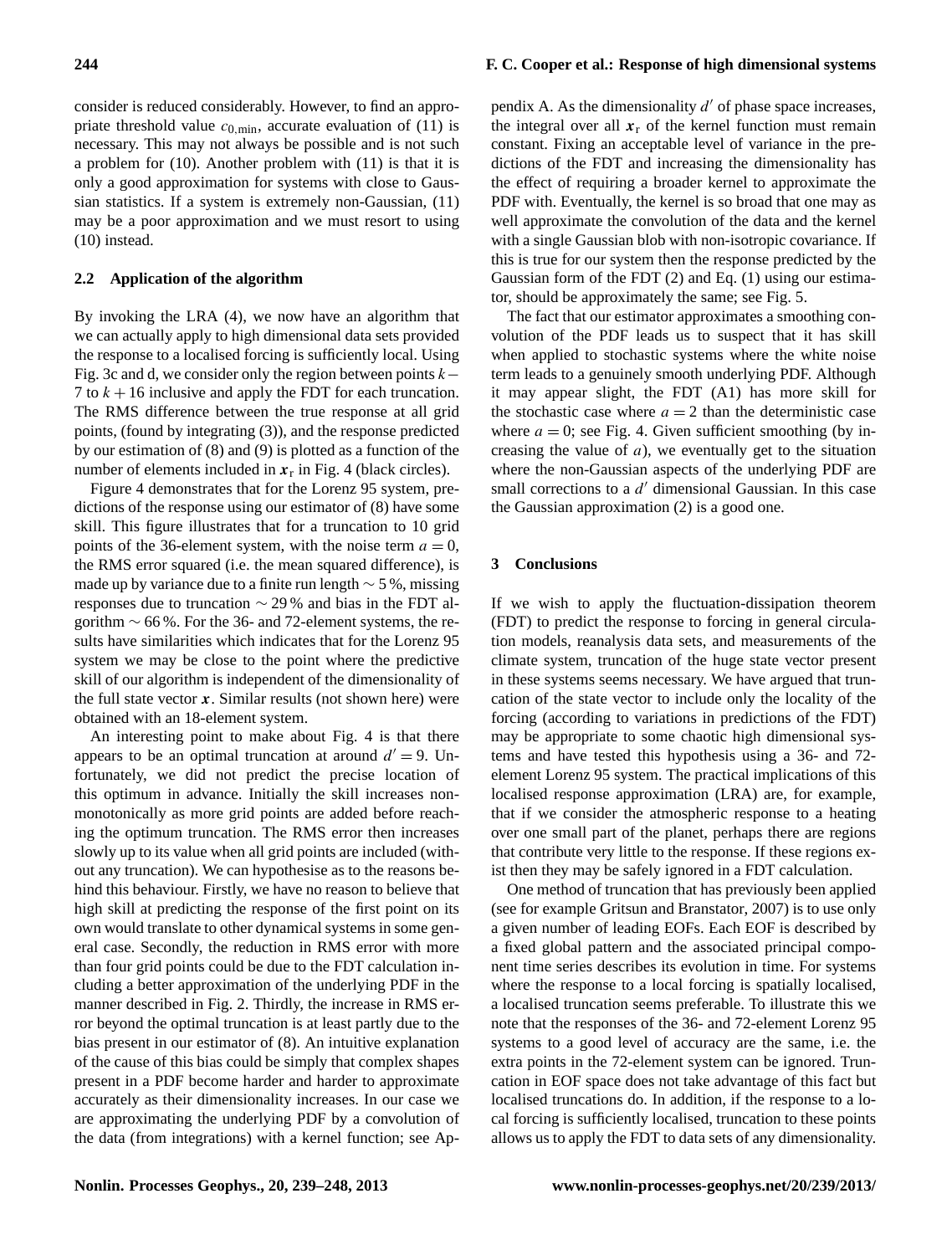

<span id="page-6-0"></span>where the number of elements in the full state vector for (a) and (c) is  $d = 36$  and for (b) and (d) is  $d = 72$ . Plots (a) and (b) correspond to the deterministic system with  $a = 0$  and plots (c) and (d) correspond to the same system with additional stochastic noise,  $a = 2$ . The black circles indicate the RMS difference of the entire state vector using [\(8\)](#page-3-0) and [\(9\)](#page-3-2). The grey circles indicate the RMS difference of only the elements to which the calculation is applied using [\(8\)](#page-3-0). The solid line at the bottom of each plot indicates the minimum possible RMS difference of the grey circles with this data set, i.e. the difference between the responses estimated using two independent sets of data found by integrating grey circles with the difference between the responses  $\alpha$  and the responses estimated using the Coupling found [\(3\)](#page-1-2). The straight horizontal line is the RMS difference between integrating [\(3\)](#page-1-2) and the response estimated using the Gaussian form of the FDT [\(2\)](#page-1-1) for the 36-element system; see Fig. [\(5\)](#page-7-0) for a plot of this response. The dashed lines, indicating uncertainty, represent two standard deviations divided by the square root of the number of independent integrations. An estimate with zero skill, (given by [\(9\)](#page-3-2) with the entire state vector being independent of the forcing), has a RMS difference of one using this normalisation. It is possible to do worse than this by overestimating the response by a factor of greater than 2. overestimating the response by a factor of greater than 2. **Fig. 4.** RMS difference between the response of the Lorenz 95 system estimated by integrating [\(3\)](#page-1-2) and using the non-parametric FDT [\(A1\)](#page-8-3)

The FDT applied here gives only the linear component of the response of the non-linear system considered. This is a the response of the non-linear system considered. This is a good approximation for the full response if the forcing is ficiently small. Being linear, the sum of the responses estisufficiently small. Being linear, the sum of the responses estimated separately for two different forcings is identical to the single response estimated for the sum of these two forcings. We may therefore estimate the entire set of possible linear responses by appropriate summing of the responses to forcing each grid point individually. Similarly, quantities such as the response in the mean, or any other combination of several variables, may be estimated from the appropriate combination of responses to separate local forcings. Forcings sufficiently large to make the response strongly non-linear are in general not susceptible to any simple linear decomposition into localised forcings. In addition  $(1)$  only applies to the linear component of any response calculation and large forcings the component of any response existential forcing  $\epsilon$  or  $\eta$ require a generalisation (e.g. [Boffetta et al.,](#page-8-4) [2003\)](#page-8-4). In some situations, even with simple systems similar to that consid-ered here, the response may be entirely non-linear [\(Lacorata](#page-9-9) [and Vulpiani,](#page-9-9) [2007\)](#page-9-9).

The non-parametric FDT algorithm requires that we use an approximation of a PDF using a convolution of the data and a kernel function. The kernel function fills the gaps between data points. Given more data these gaps are smaller and the kernel function can also be narrower leading to a better PDF approximation. However, increasing dimensionality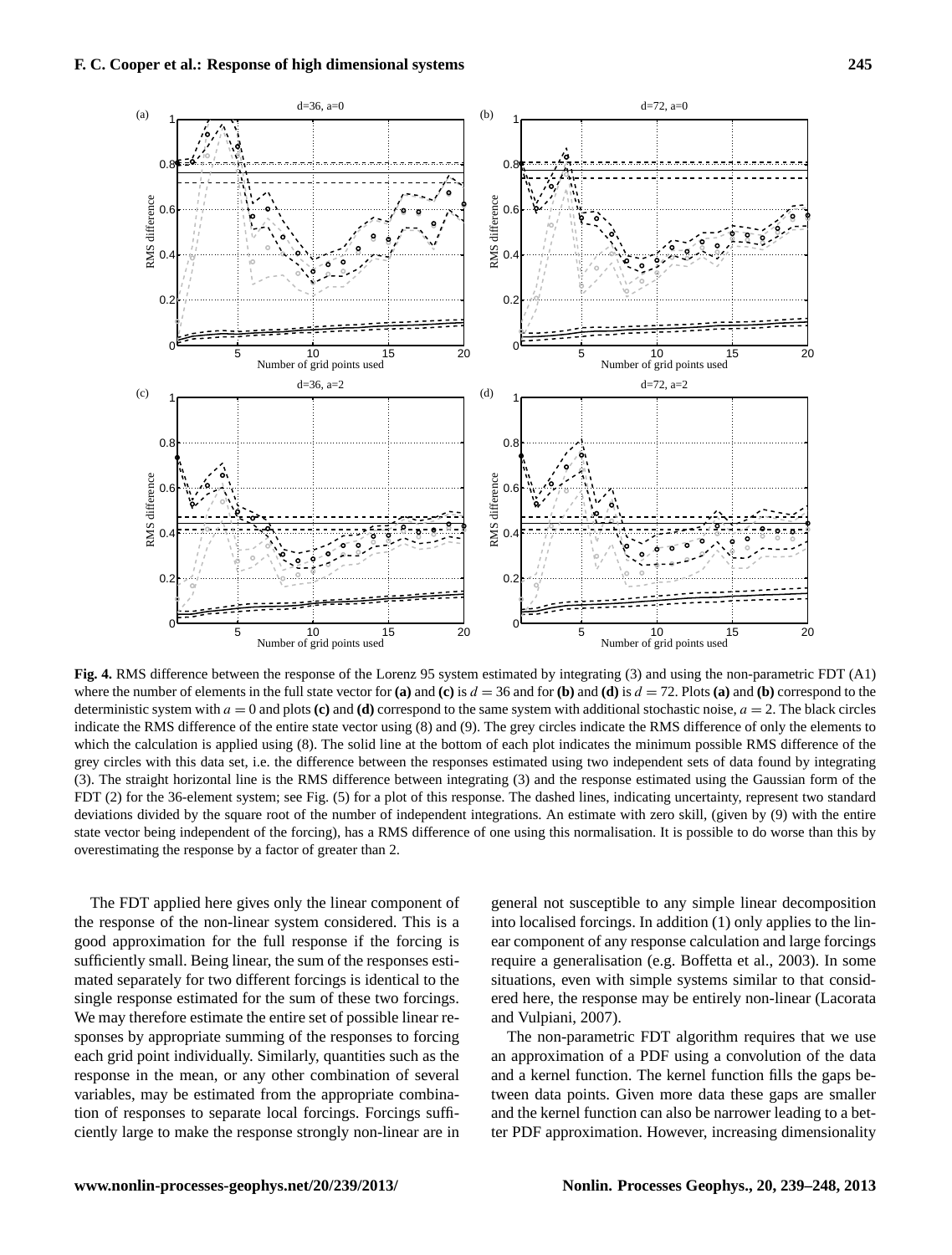

<span id="page-7-0"></span>**Fig. 5.** Response of the deterministic  $(a = 0)$  Lorenz 95 system estimated using the Gaussian FDT [\(2\)](#page-1-1), plots **(a)** and **(b)**, and the difference between the Gaussian FDT [\(2\)](#page-1-1) and the non-parametric FDT [\(A1\)](#page-8-3) as an estimator of [\(1\)](#page-1-0) without truncation, plots **(c)** and **(d)**. The number of elements in the state vector for (a) and (c) is  $d = 36$  and for **(b)** and **(d)** is  $d = 72$ . The grey lines indicate the true response plotted in Fig. [1](#page-2-0) and the RMS difference between the grey and black points is ∼ 75 % as indicated by the uppermost straight horizontal lines in Fig. [4.](#page-6-0) The location of the forcing  $\delta f_{18}$  is indicated by the vertical dashed line and statistical error, 2 standard deviations divided by the square root of the number of integrations, is smaller than graphical accuracy.

necessarily increases the width of the kernel function relative to the distance between data points leading to a worse PDF approximation. In a high dimensional space, the kernel functions significantly overlap and although we have not shown it in any analytical way, the non-parametric FDT seems to approach the Gaussian FDT (Fig. [5\)](#page-7-0). If the response to a local forcing is spread over a large number of grid points (and an accurate transformation to a smaller number of grid points is not available), then the dimensionality of phase space in which the non-parametric FDT must approximate a PDF is

# **246 F. C. Cooper et al.: Response of high dimensional systems**

also large. If the PDF has a complex shape then its accurate approximation is extremely difficult and is likely to require more data than is possible to obtain. Deterministic systems may even have a fractal PDF that makes use of [\(1\)](#page-1-0) difficult to justify. Other expressions such as the linear response relation of [Ruelle](#page-9-10) [\(1998\)](#page-9-10) may have to be considered.

In addition to using truncation, there are several improvements that could be made to the non-parametric FDT algorithm. It may be possible to obtain insight into its bias by considering different kernels with the same data set, or to reduce the bias via adaptive density estimation, see [Silverman](#page-9-11) [\(1986\)](#page-9-11) and [Cooper and Haynes](#page-8-2) [\(2011\)](#page-8-2). If restrictions such as conservation laws can be placed upon a system's PDF, perhaps by analytical consideration of the underlying equations, it may also be easier to approximate. Another approach may be to adopt the tangent linear algorithm of [Eyink et al.](#page-9-6) [\(2004\)](#page-9-6) with the "blended response" modification of [Abramov and](#page-8-1) [Majda](#page-8-1) [\(2007\)](#page-8-1) which replaces estimation of the PDF by estimation (or calculation if the underlying equations are available) of a tangent linear system.

# **Appendix A**

#### **Experiment specification**

We test the FDT [\(1\)](#page-1-0) using the stochastic Lorenz 95 system introduced above where we choose the constant  $f = 8$ . It is approximated by applying a fourth-order Runge–Kutta method [\(Press et al.,](#page-9-12) [2002\)](#page-9-12) to the deterministic part of [\(3\)](#page-1-2) and the method of Rümelin (Rümelin, [1982\)](#page-9-13) to the stochastic part using the Mersenne Twister algorithm [\(Matsumoto](#page-9-14) [and Nishimura,](#page-9-14) [1998\)](#page-9-14) for random numbers. We choose state vectors of size  $d = 36$  and  $d = 72$  and starting with random initial conditions we use a time step of  $\Delta t = 10^{-3}$  and after discarding 10<sup>5</sup> time steps iterate from  $t = 0$  to  $t = 10^6$ . This may be compared with ∼ 1.74, the value of the largest Lyapunov exponent for the deterministic system [\(Abramov](#page-8-1) [and Majda,](#page-8-1) [2007\)](#page-8-1). We perform 10 identically specified integrations with different initial conditions for each experiment in order to get a measure of the statistical uncertainty. Equation [\(8\)](#page-3-0) is only valid in the linear regime, i.e. for a sufficiently small forcing. In order to discover the range over which the linear approximation is valid, we perform several integra-tions of [\(3\)](#page-1-2) with  $-8 \leq \delta f_k \leq 8$  and  $\delta f_j = 0$  for  $j \neq k$  and  $k = 18$ . The average value of elements 18 and 19 of the state vector of the  $d = 36$ ,  $a = 0$  integrations averaged over  $10^{10}$ time steps is plotted in Fig. [A1.](#page-8-5) For a forcing of  $\delta f_{18} = \pm 1$ the non-linear component of the response is small in comparison with the size of the total response. A similar range and accuracy of linearity is observed for all elements of the state vector, and if the integrations are carried out with  $d = 72$ .

Taking care that the relevant integrals have sufficiently converged, (10 is used to approximate infinity in the upper limit of the integral), the Gaussian FDT [\(2\)](#page-1-1) is evaluated using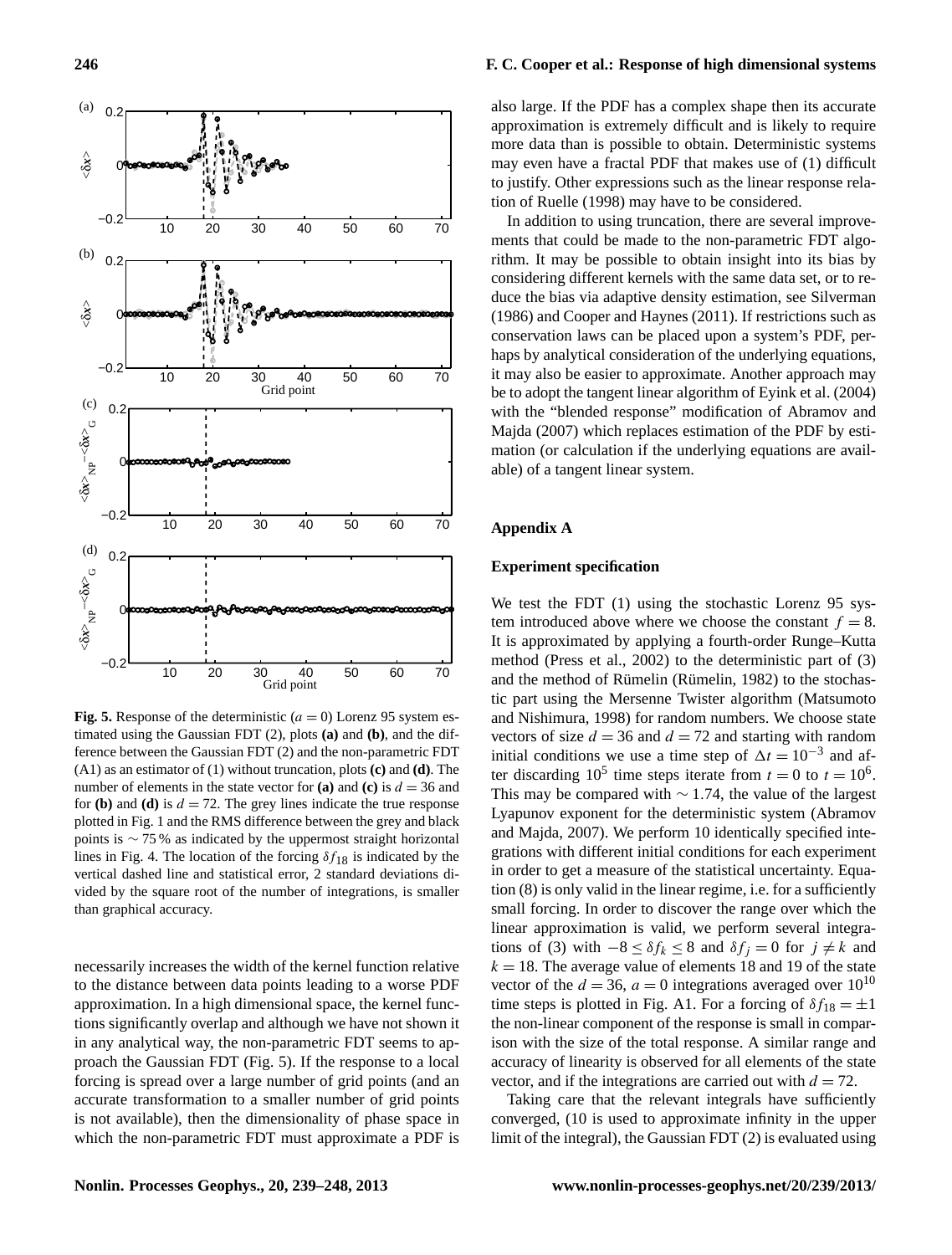

<span id="page-8-5"></span>**Fig. A1.** The mean value of state vector element  $x_{18}$  and  $x_{19}$  of a 36-element Lorenz 95 system as a function of forcing applied to  $x_{18}$  to illustrate the range of linearity of the response. The dashed lines indicate two standard deviations divided by the square root of the number of independent integrations (of which there are 10). Plots of the response of other vector elements or of the elements of a 72-element or stochastic Lorenz 95 system yield similar ranges of linearity with different gradients near the origin.

the standard unbiased estimator for the covariance  $C(\tau)$ . Following [Cooper and Haynes](#page-8-2) [\(2011\)](#page-8-2), we approximate [\(8\)](#page-3-0) by the non-parametric method

$$
\hat{\mathbf{\Lambda}}\left(s\,\Delta t\right) = \sum_{j=1}^{m} X_{j+s} \left[ \frac{\sum_{i=1}^{n} \left(X_{j}-X_{i}\right)^{\mathrm{T}} E\left(X_{j}; X_{i}, h\right)}{h^{2} \sum_{i=1}^{n} E\left(X_{j}; X_{i}, h\right)} \right]
$$

<span id="page-8-3"></span>and

$$
\widehat{\delta \mathbf{x}}(h) = \sum_{s=0}^{r} \mu_s \widehat{\mathbf{\Lambda}}(0)^{-1} \widehat{\mathbf{\Lambda}}(s \Delta t) \delta \mathbf{f}, \tag{A1}
$$

where  $\delta \hat{\mathbf{x}}(h)$  is the estimated response as a function of the free parameter  $h$  and  $X$  is the appropriate segment of the

# state vector recorded at a particular time. Here a unit of the indices  $i$  and  $j$  correspond to a time between recordings of  $X$  of 10 and a unit of the index s corresponds to a time between recordings of  $10^{-3}$ . So for example if  $i = 5$ ,  $j = 7$  and  $s = 137$  then the values of t that  $X_i$ ,  $X_j$  and  $X_{j+s}$  correspond to are 50, 70 and 70.137, respectively. To evaluate [\(A1\)](#page-8-3) we use  $r = 10^4$  (representing 10 time units to approximate infinity as the upper limit of the integral in [\(8\)](#page-3-0)),  $m = 10^5$ ,  $n = 10^5$ ,  $\mu_0 = 0.5\Delta t$  and  $\mu_s = \Delta t$  for  $s > 0$  with our choice being motivated by a trade off between accuracy and available computational power; see [Cooper and Haynes](#page-8-2) [\(2011\)](#page-8-2). In [Cooper and Haynes](#page-8-2)  $(2011)$ , the function E was represented by  $N$ , a  $d$  dimensional Gaussian with isotropic covariance h. Here for computational efficiency we use the multidimensional Epanechnikov kernel [\(Silverman,](#page-9-11) [1986\)](#page-9-11) without normalisation

$$
E(x; y, h) = \begin{cases} h^2 - (x - y)^T (x - y), & |x - y| < h \\ 0, & \text{otherwise.} \end{cases} \tag{A2}
$$

To estimate the response using [\(A1\)](#page-8-3), a value of the free parameter  $h$  must be chosen. We choose the smallest guess of  $h$ that corresponds to the standard deviation of the estimated response of element  $x_{18}$  being no larger than five percent of the estimate of its mean. Our choice of  $h$  is not well optimised because this is computationally expensive and the benefits of improving upon a simple guess appear small; see [Cooper and](#page-8-2) [Haynes](#page-8-2) [\(2011\)](#page-8-2) for a discussion.

*Acknowledgements.* Thanks go to H. Salman for useful discussions. This research was supported by the Natural Environment Research Council Grant NE/G003122/1 to J. G. Esler and by the EU funded SHIVA project.

Edited by: O. Talagrand Reviewed by: two anonymous referees

#### **References**

- <span id="page-8-1"></span>Abramov, R. V. and Majda, A. J.: Blended response algorithms for linear fluctuation-dissipation for complex nonlinear dynamical systems, Nonlinearity, 20, 2793–2821, [doi:10.1088/0951-](http://dx.doi.org/10.1088/0951-7715/20/12/004) [7715/20/12/004,](http://dx.doi.org/10.1088/0951-7715/20/12/004) 2007.
- <span id="page-8-4"></span>Boffetta, G., Lacorata, G., Musacchio, S., and Vulpiani, A.: Relaxation of finite perturbations: Beyond the fluctuation-response relation, Chaos, 13, 806–811, [doi:10.1063/1.1579643,](http://dx.doi.org/10.1063/1.1579643) 2003.
- <span id="page-8-2"></span>Cooper, F. C. and Haynes, P. H.: Climate Sensitivity via a Nonparametric Fluctuation-Dissipation Theorem, J. Atmos. Sci., 68, 937–953, [doi:10.1175/2010JAS3633.1,](http://dx.doi.org/10.1175/2010JAS3633.1) 2011.
- <span id="page-8-0"></span>Cooper, F. C. and Haynes, P. H.: Assessment of the fluctuationdissipation theorem as an estimator of the response of the tropospheric response to forcing, Q. J. Roy. Meteor. Soc., submitted, 2013.